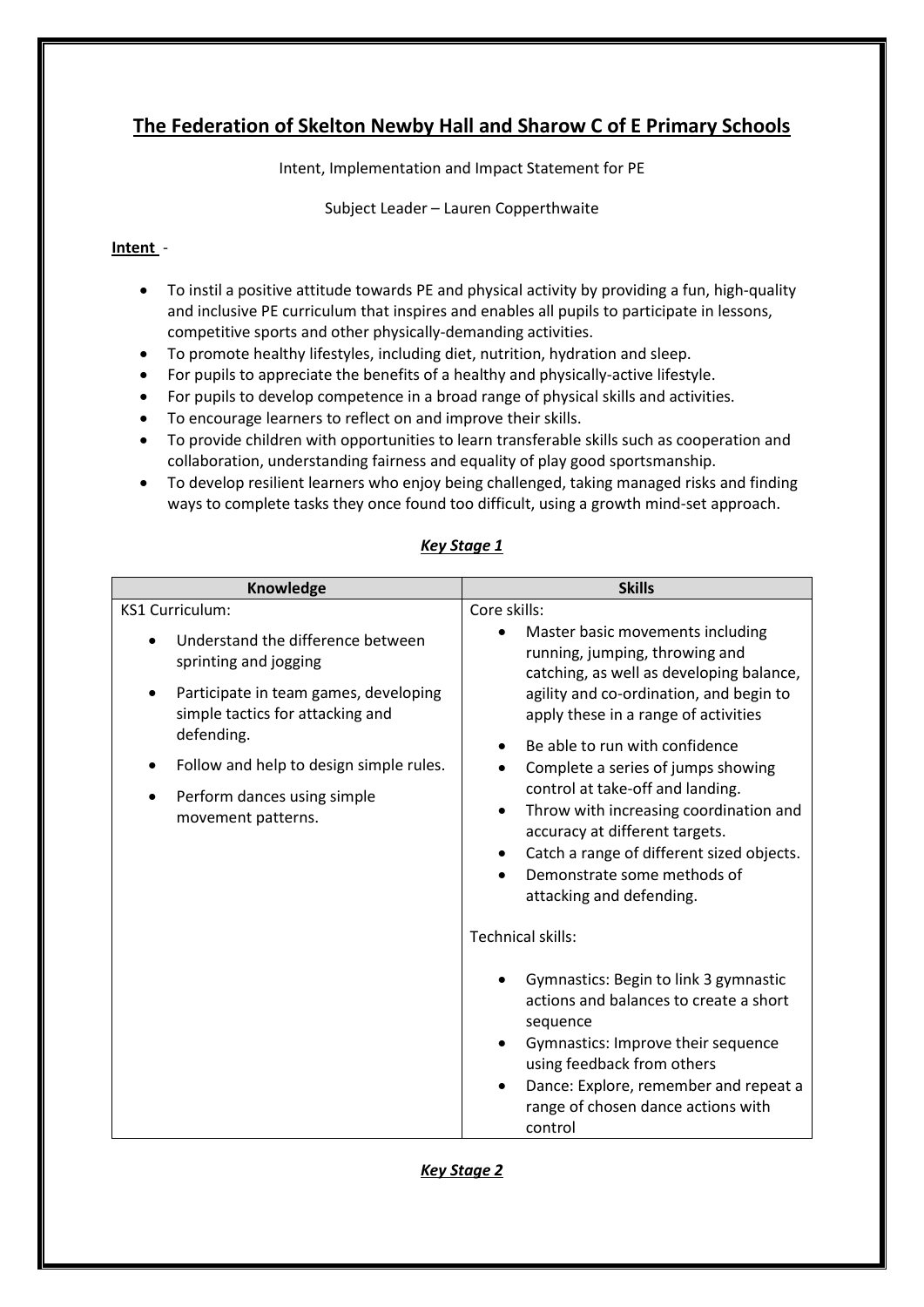| Knowledge<br><b>KS2 Curriculum:</b>                                        |                                                                                                                                                                                                                                                                                                                                                                                                                                                                                                                                                                                                                                                                                                                                                                                                                                                | <b>Skills</b>                                                                                                                                                                                                                                                                                                                                                                                                                                                                                                                                                                                                                                                                                                                                                                    |  |
|----------------------------------------------------------------------------|------------------------------------------------------------------------------------------------------------------------------------------------------------------------------------------------------------------------------------------------------------------------------------------------------------------------------------------------------------------------------------------------------------------------------------------------------------------------------------------------------------------------------------------------------------------------------------------------------------------------------------------------------------------------------------------------------------------------------------------------------------------------------------------------------------------------------------------------|----------------------------------------------------------------------------------------------------------------------------------------------------------------------------------------------------------------------------------------------------------------------------------------------------------------------------------------------------------------------------------------------------------------------------------------------------------------------------------------------------------------------------------------------------------------------------------------------------------------------------------------------------------------------------------------------------------------------------------------------------------------------------------|--|
|                                                                            |                                                                                                                                                                                                                                                                                                                                                                                                                                                                                                                                                                                                                                                                                                                                                                                                                                                | Core skills:                                                                                                                                                                                                                                                                                                                                                                                                                                                                                                                                                                                                                                                                                                                                                                     |  |
| $\bullet$<br>$\bullet$<br>$\bullet$<br>$\bullet$<br>$\bullet$<br>$\bullet$ | Know the success criteria for<br>performing a range of movements<br>effectively, including running, jumping,<br>throwing and catching.<br>Use running, jumping, throwing and<br>catching in isolation and in combination<br>Play competitive games, modified<br>where appropriate [for example,<br>badminton, basketball, cricket, football,<br>hockey, netball, rounders and tennis],<br>and apply basic principles suitable for<br>attacking and defending<br>Know key rules for sports learnt.<br>Perform dances using a range of<br>movement patterns<br>Take part in outdoor and adventurous<br>activity challenges both individually and<br>within a team<br>Compare performances with previous<br>ones and demonstrate improvement,<br>using a set of success criteria, peer and<br>self-assessment, to achieve their<br>personal best. | Modify running technique in response<br>to changing circumstances. E.g. change<br>in ball direction<br>Modify jumping technique in response<br>to changing circumstances.<br>Modify throwing technique in response<br>to changing circumstances.<br>Modify catching technique in response<br>$\bullet$<br>to changing circumstances.<br>Modify tactics in response to changing<br>circumstances.<br>Develop flexibility, strength, technique,<br>$\bullet$<br>control and balance [for example,<br>through athletics and gymnastics]<br><b>Technical Skills:</b><br>Gymnastics: Choose and apply<br>gymnastic actions and linking<br>movements showing whole body<br>control and planning<br>Dance: Combine dance movements<br>from a range of styles fluently and<br>cohesively |  |
| <b>Swimming Safety:</b>                                                    |                                                                                                                                                                                                                                                                                                                                                                                                                                                                                                                                                                                                                                                                                                                                                                                                                                                | Swimming: Enter the water safely by                                                                                                                                                                                                                                                                                                                                                                                                                                                                                                                                                                                                                                                                                                                                              |  |
|                                                                            | Swim competently, confidently and<br>proficiently over a distance of at least<br>25 metres                                                                                                                                                                                                                                                                                                                                                                                                                                                                                                                                                                                                                                                                                                                                                     | diving.<br>Swimming: Swim competently and<br>perform a safe self-rescue.<br><b>Outdoor Adventurous Activities: Use</b><br>physical and teamwork skills well in a<br>variety of different challenges.<br><b>Outdoor Adventurous Activities -</b><br>Extension: Successfully apply skills and<br>understanding to new challenges and<br>environments.                                                                                                                                                                                                                                                                                                                                                                                                                              |  |
| $\bullet$                                                                  | Use a range of strokes effectively [for<br>example, front crawl, backstroke and<br>breaststroke]                                                                                                                                                                                                                                                                                                                                                                                                                                                                                                                                                                                                                                                                                                                                               |                                                                                                                                                                                                                                                                                                                                                                                                                                                                                                                                                                                                                                                                                                                                                                                  |  |
| $\bullet$                                                                  | Perform safe self-rescue in different<br>water-based situations.                                                                                                                                                                                                                                                                                                                                                                                                                                                                                                                                                                                                                                                                                                                                                                               |                                                                                                                                                                                                                                                                                                                                                                                                                                                                                                                                                                                                                                                                                                                                                                                  |  |

### **Implementation -**

- PE is delivered for two hours weekly. At Sharow, it is taught for one hour by the class teacher, and for one hour by Sporting Start coaches. At Skelton, it is taught for two hours by Sporting Start coaches.
- Children receive one hour of skills-focused activities each week, and one hour of sport-based activities, to ensure that they develop the fundamental skills of balance, coordination and